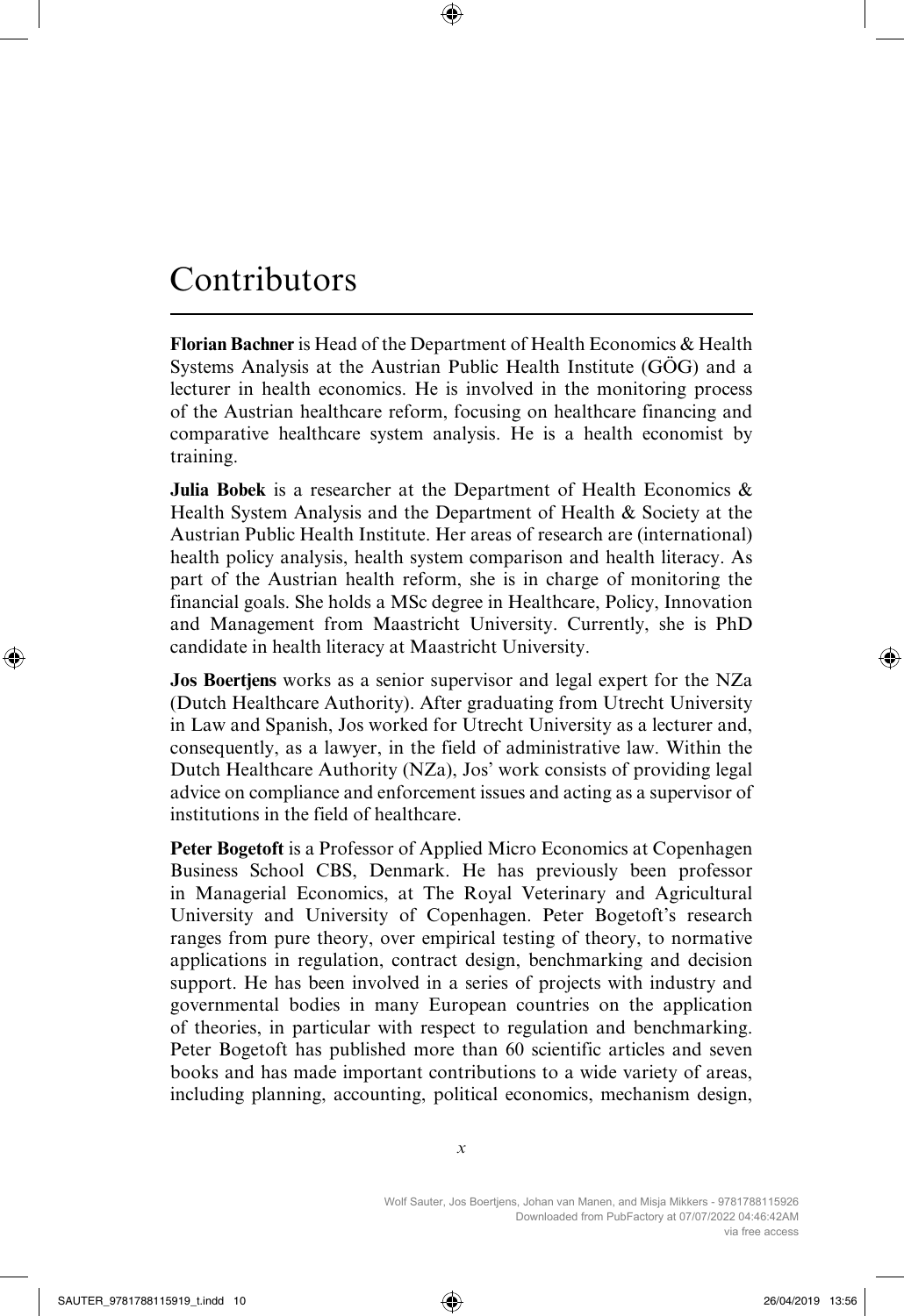decision theory, industrial organization, cooperatives, and the design of production contracts.

**Jarleth M. Burke** is a barrister admitted in Ireland and the United Kingdom. He specializes in competition law and economic regulation, with a particular focus on State aid and services of general economic interest. Jarleth has worked and written extensively on cross-border healthcare, health insurance, and the operation of risk equalization schemes. Jarleth is a fellow of the Tilburg Law and Economics Center (TILEC). Previously, Jarleth has worked in the telecommunications and aviation sectors and subsequently as a partner in a major global law firm where he headed up its London competition law practice. Jarleth's current research interests are market and government failure.

**Filip Dewallens** studied law at the KU Leuven and obtained a PhD in Law (Doctor of Law) on the legal status of the hospital physician. He is a Member of the Leuven and Antwerp Bar and managing partner of Dewallens & partners. In the field of health law he has a particular focus on hospital law, hospital governance and networks in healthcare. On an international level Filip has worked for the IMF, the World Bank (Macedonia 1997, Slovenia 2004) and the Council of Europe (Montenegro 2008, Serbia 2009). Filip is a full visiting professor at the KU Leuven and of the Antwerp Health Law and Ethics Chair (AHLEC) at the University of Antwerp. Filip is president of the Flemish Association for Healthcare Law. Together with Prof. dr. Thierry Vansweevelt he is the editor of the 'Handboek Gezondheidsrecht' (Manual on Health Law), a standard reference work in two volumes.

**Isabelle Durand-Zaleski** is a medical doctor, Professor in Public Health. She conducted her PhD research in economics and management at Paris IX University. She holds a Masters in Public Health from Harvard University and a diploma from the Political Study Institute of Paris (Institut d'Etudes Politiques de Paris). She has been the head of the Evaluation Department in the National Health Authority. She is currently the head of the Paris Health Economics and Health Services Research Unit.

**Alexander Geissler** is a senior research fellow at the Department of Health Care Management at the Berlin University of Technology. His research focuses on incentives and payment methods for hospitals and their impact on the quality and efficiency of service delivery. He studied economics and engineering at the Berlin University of Technology and graduated in 2008. He received a doctoral degree in economics in 2013 and a post-doctoral degree in health economics and health systems research in 2018, both from the Berlin University of Technology.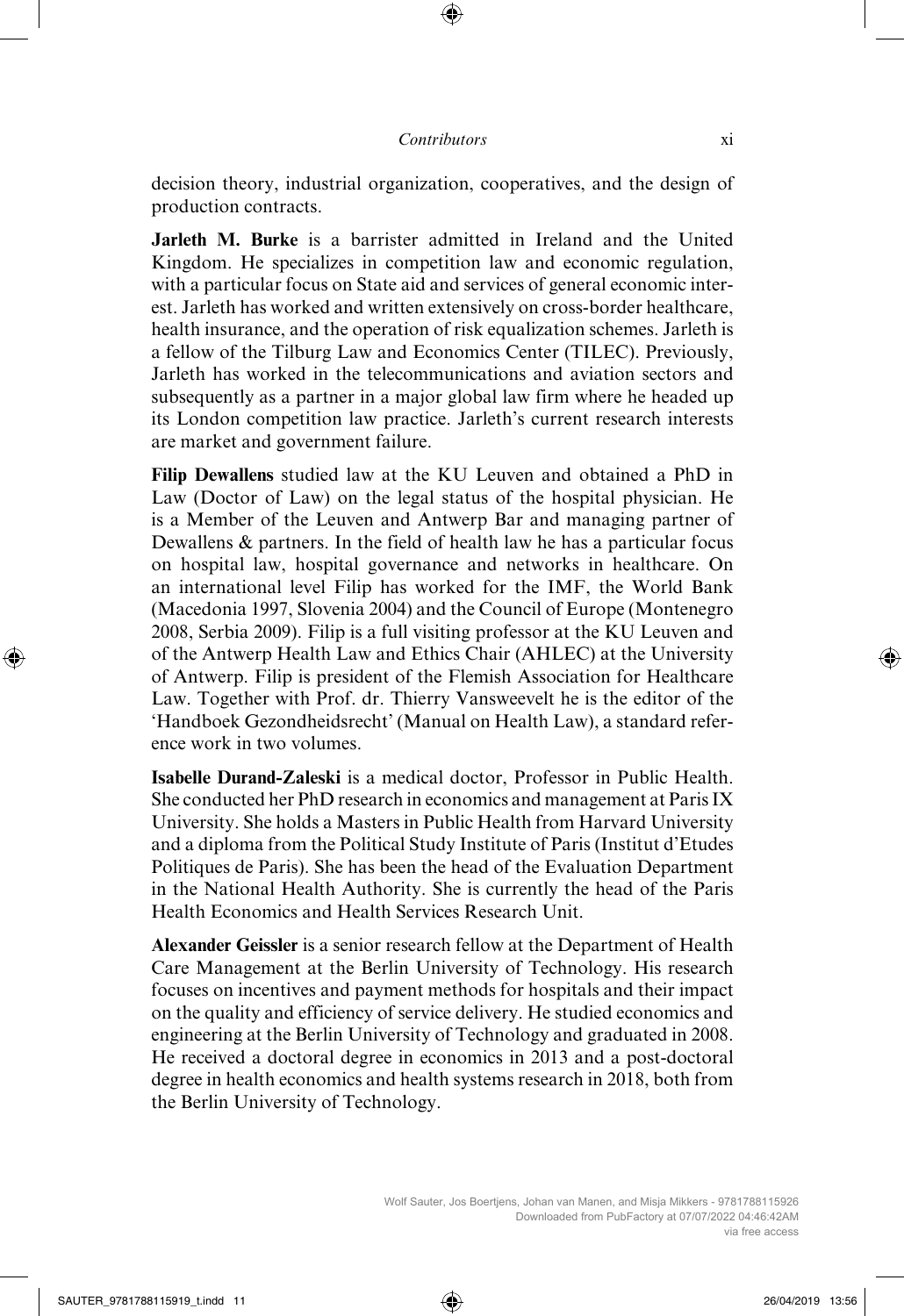**Catalina Góngora Torres** works as a senior adviser and legal and international analyst expert for the National Health Inspectorate in Colombia. As a lawyer and after graduating from London School of Economics and Political Science in Social Policy and Development, Catalina has been involved in public policy analysis, mainly in the health sector but also in other areas such as social development, gender and internal migration. Also, Catalina has been a lecturer in law at Los Andes University and has worked in different public organizations in Colombia such as the Ministry of Health and the Ministry of Foreign Affairs.

**Mary Guy** is Lecturer in Law at Lancaster University (UK), following work as a policy adviser and translator in the UK civil service. Mary's teaching and research is in the area of healthcare and regulation, as well as comparative law. She is currently directing the law component of a British Academy/Leverhulme Trust-funded interdisciplinary project, 'EU health policy and law – shaping a future research agenda', and her PhD (UEA) was published in 2019, 'Competition Policy in Healthcare – Frontiers in Insurance-Based and Taxation-Funded Systems' (Intersentia).

**Tuomas Haanperä** is an Economics Director at NHS Improvement (formerly Monitor). He is currently responsible for overseeing a variety of economics projects across the health sector, including on competition issues and hospital mergers. Tuomas joined Monitor's Cooperation and Competition Directorate in 2013 before which he worked for a leading economics consultancy where his projects spanned competition policy, regulation, IP and litigation matters across a wide range of industries and countries. Prior to moving to the UK in 2007, Tuomas lived and worked in Finland having graduated from the University of Helsinki.

**Professor Alex van den Heever** presently holds the Chair of Social Security Systems Administration and Management Studies at the University of the Witwatersrand. He holds a Masters in economics from the University of Cape Town and has worked in the areas of health economics and finance, public finance and social security in various capacities since 1989. This includes participation in the Melamet Commission of Inquiry into Medical Schemes (1993–94), the Taylor Committee of Inquiry into Comprehensive Social Security (2000–02), and the Ministerial Task team on Social Health Insurance (2003–05). He has also held positions in the Department of Finance (Central Economic Advisory Services), the Industrial Development Corporation, the Centre for Health Policy at the University of the Witwatersrand, and the Gauteng Department of Health. Over the period 2000–10 he worked as an advisor to the Council for Medical Schemes, which he was partly responsible for establishing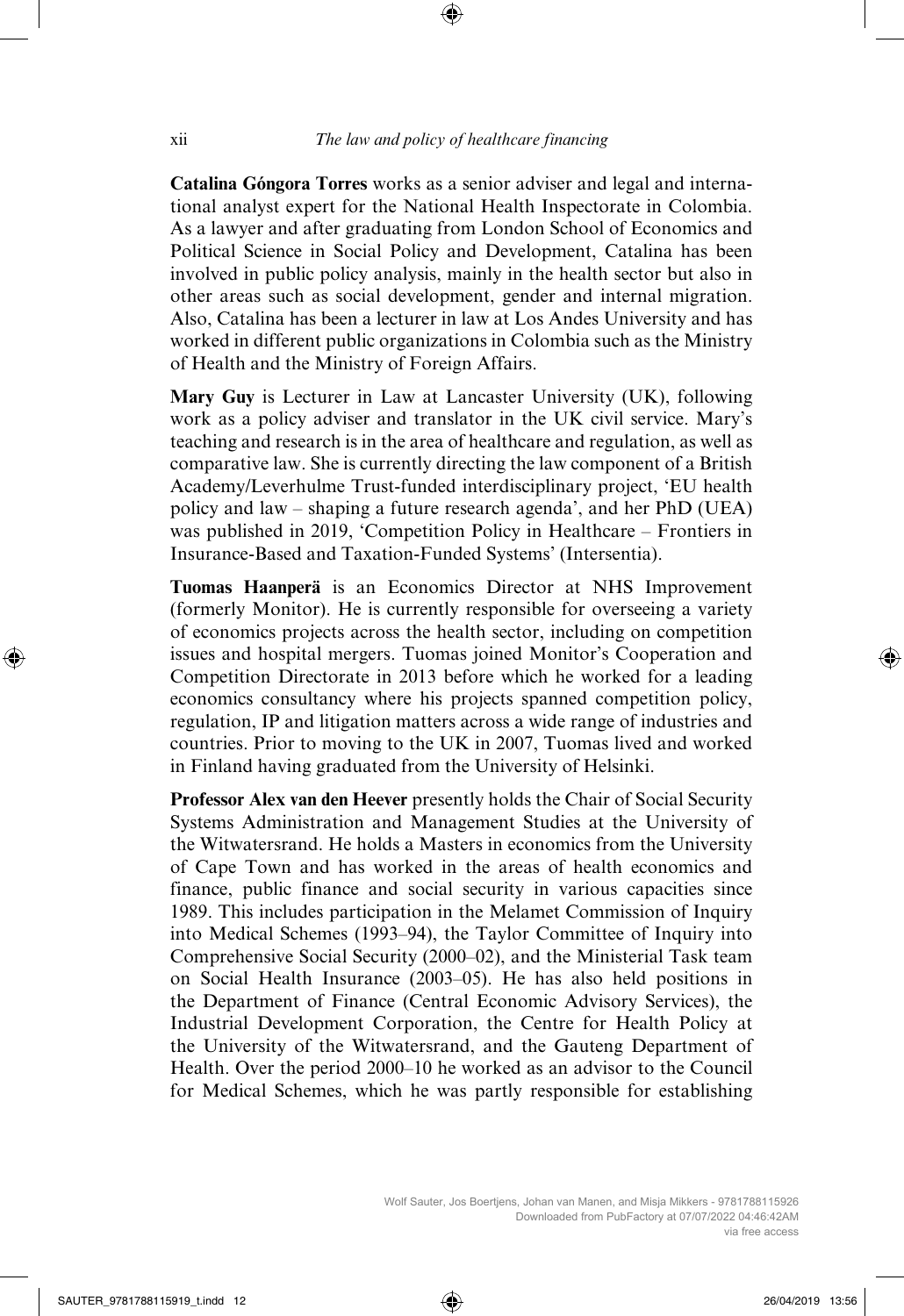together with the regulatory framework, and in an advisory capacity to the social security policy processes (including the Department of Social Development, the National Treasury, the Inter-departmental Task Team on Social Security) taking forward the recommendations of the Taylor Committee, and the Competition Commission (regarding private health markets). He has published extensively in the field of health policy, the implementation and review of health public private partnerships, and the regulation of health systems.

**Josine Janus** is senior manager at KPMG Healthcare. With a background in econometrics (Tilburg University) and artificial intelligence (Utrecht University) she has extensive experience in large transformation projects, value based payment and the use of (financial) incentives in healthcare. She has been working on the DSRIP project in New York state during 2015.

**Silvie Jerabkova**, PhD candidate at the University of Economics in Prague (valuation of healthcare technologies), works as head of strategic analyses in the General Healthcare Insurance Fund of the Czech Republic (VZP CR). Previously, she has been working as researcher and lecturer in health economics for the Czech Technical University, Faculty of Biomedical Engineering. Within the General Healthcare Insurance Fund of the Czech Republic, Silvie's work consists of in-depth analyses of healthcare financing and health insurance risk management. She has also been involved in prevention effectiveness projects and in the psychiatric care reform going on in her home country.

**Lena Lepuschütz** is an Economist at the Austrian Public Health Institute and a lecturer in health economics. She specializes in health system reforms and healthcare financing and is involved in monitoring the Austrian health reforms. She is also a contributor to the Health Systems and Policy Monitor of the European Observatory on Health Systems and Policy and supports EUROSTAT in estimating purchasing power parities in the hospital sector. She previously worked at the World Bank and holds a MPhil in Economics from the University of Oxford and a MBA in Healthcare Management from the Vienna University of Economics and Business.

**John Lombard** is a lecturer in the School of Law, University of Limerick. John joined the University of Limerick in 2015 and lectures in medical law and intellectual property law at undergraduate and postgraduate level. John has published in national and international journals on issues in medical law. He has written a research monograph titled *Law, Palliative Care and Dying: Legal and Ethical Issues*, published in May 2018. He is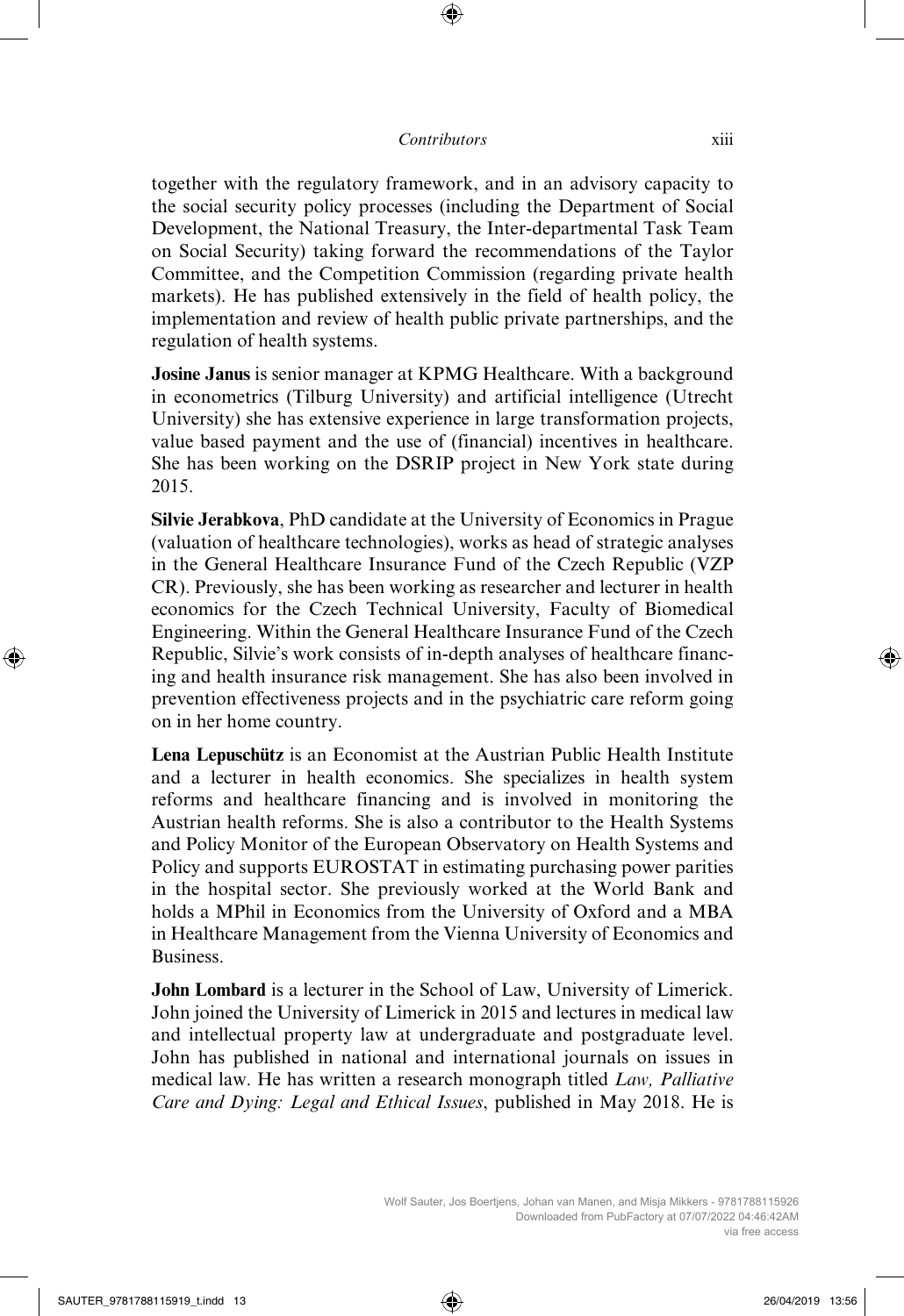currently completing a text titled *Nursing Law in Ireland*, to be published early 2019.

**Johan van Manen** graduated as an economist at Erasmus University Rotterdam (1983). He has worked nearly his entire professional career in healthcare regulation with the Dutch Healthcare Authority (NZa) and its predecessors, covering a multitude of regulatory issues in hospital care, primary care, emergency care services, long term care and health insurance. He currently works for the Economic and Medical Bureau of the NZa.

**Misja Mikkers** has worked at the NZa (Dutch Healthcare Authority) since 2003, in different functions. Currently he holds the position of Chief Economist and manages the Economic and Medical Bureau. He is responsible for economic research on healthcare reforms and public health advice. Furthermore, Misja Mikkers is endowed Professor of Organization and Financing in the Healthcare Sector at the Department of Economics of Tilburg University. He obtained a PhD in economics from Copenhagen University with a dissertation on the theory and practice of regulatory design.

**Gerald O'Nolan** holds a PhD in economics from the University of Limerick where he delivers a variety of economics and health economics modules as an adjunct lecturer for the Department of Economics, the Management Development Unit and the National Centre for Taxation Studies at undergrad and graduate level. Gerald also works as an Economic Consultant with the Health Research Board where he works with the Evidence Unit who provide evidence briefs, systematic reviews and umbrella reviews on topics requested by the Irish Government Department of Health.

**Maria J. Perez-Villadoniga** is Assistant Professor in the Department of Economics at the University of Oviedo in Spain. She holds a PhD in Economics from the University of Oviedo. Her main research interests are labour economics, particularly gender economics. She is also interested in cultural economics, especially cultural participation, and health economics. She has published in international journals such as the Manchester School, Journal of Economic Behavior and Organization, Journal of Economic Theory, Applied Economics and International Journal of Manpower.

**Harald Platou** (Cand. jur) is Head of Office at the International Centre of Oslo University Hospital.

**Katherine Polin** is a research fellow in the Department of Health Care Management at the Berlin University of Technology. Prior to joining the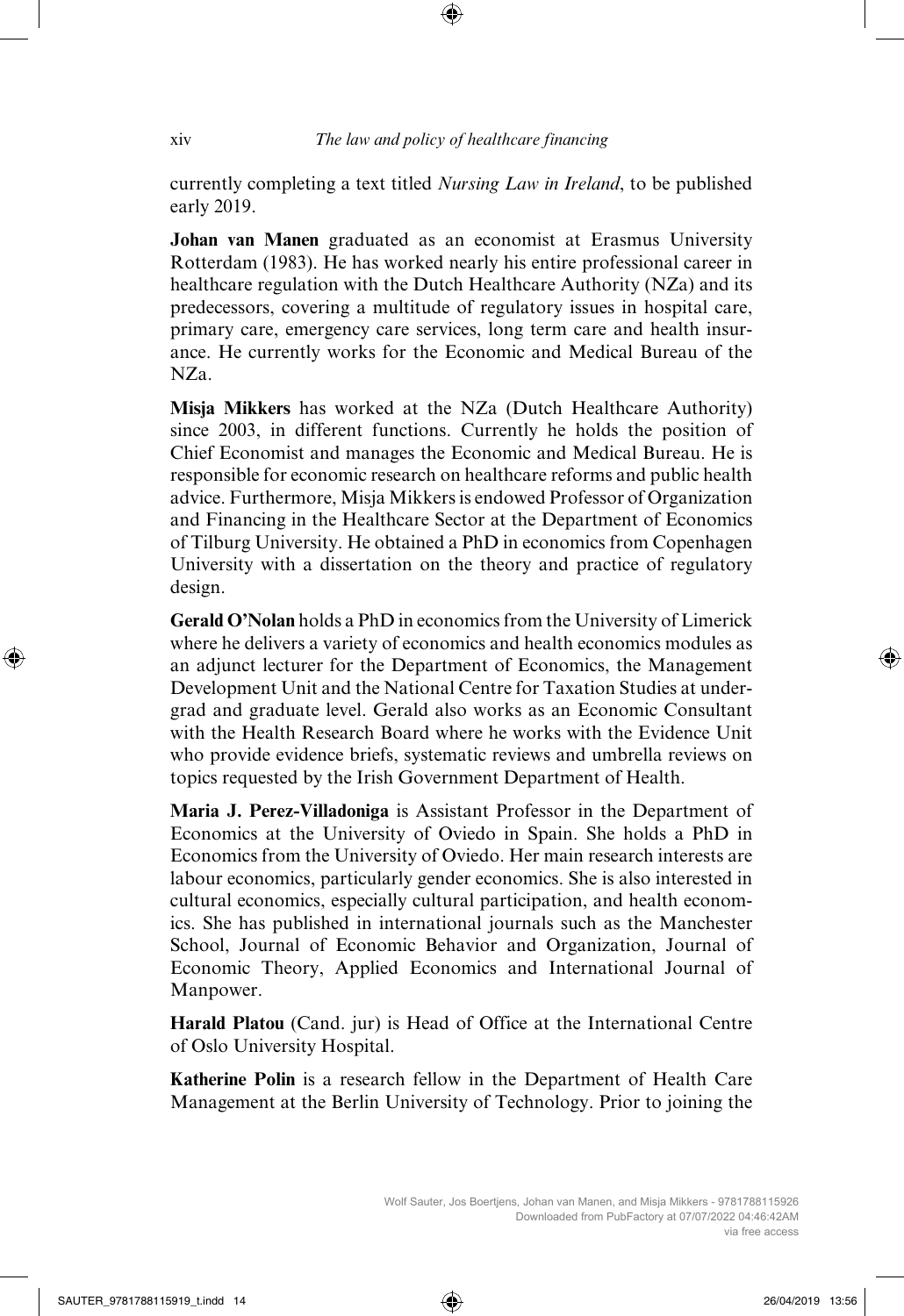Berlin University of Technology, she worked in global health and development, focusing on donor financing and analytics as well as access to maternal, newborn and child health. She holds a Master's in Public Health from Columbia University and currently focuses on outcome quality and transparency in hospital care.

**Wilm Quentin** is a senior researcher fellow in the Department of Health Care Management at the Berlin University of Technology and the Berlin hub of the European Observatory on Health Systems and Policies. He is a medical doctor and holds a Master's in Health Policy, Planning and Financing from the London School of Hygiene and Tropical Medicine and the London School of Economics and Political Science.

**Ana Rodríguez-Álvarez** is a Professor in Economics at University of Oviedo. Her main research areas are efficiency and productivity analysis, and public economics, mainly health economics. Her PhD thesis dealt with the analysis of the services offered by the Spanish hospitals within a bureaucratic theoretical model. She has published articles in international journals such Health Economics, European Journal of Health Economics, Public Health, EJOR, Journal of Productivity Analysis or Applied Economics. She has been visiting researcher in UNSW (Sydney, Australia) and Durham University (UK).

**William M. Sage**, MD, JD, an authority on health law and policy, teaches at the University of Texas at Austin, where he is James R. Dougherty Chair for Faculty Excellence in the School of Law and Professor of Surgery and Perioperative Care in the Dell Medical School. From 2006– 13, he served as the university's first Vice Provost for Health Affairs. He was previously a professor of law at Columbia University. An elected member of the National Academy of Medicine (IOM), Prof. Sage holds an undergraduate degree from Harvard College, medical and law degrees from Stanford University, and an honorary doctorate from Université Paris Descartes. He has practice experience in both medicine and law, and in 1993 directed four working groups of the Clinton administration's Task Force on Health Care Reform.

**Wolf Sauter**, PhD in law at the European University Institute, Florence, currently works as an inspector in the healthcare directorate of the Dutch Competition Authority (ACM). Over the past ten years he has held chairs in economic law respectively in healthcare regulation at Tilburg University law school and he remains a fellow of the Tilburg Centre for Law and Economics (Tilec). Wolf has worked for various other universities and governmental organizations, including DG Competition of the European Commission, and in private practice in Brussels.